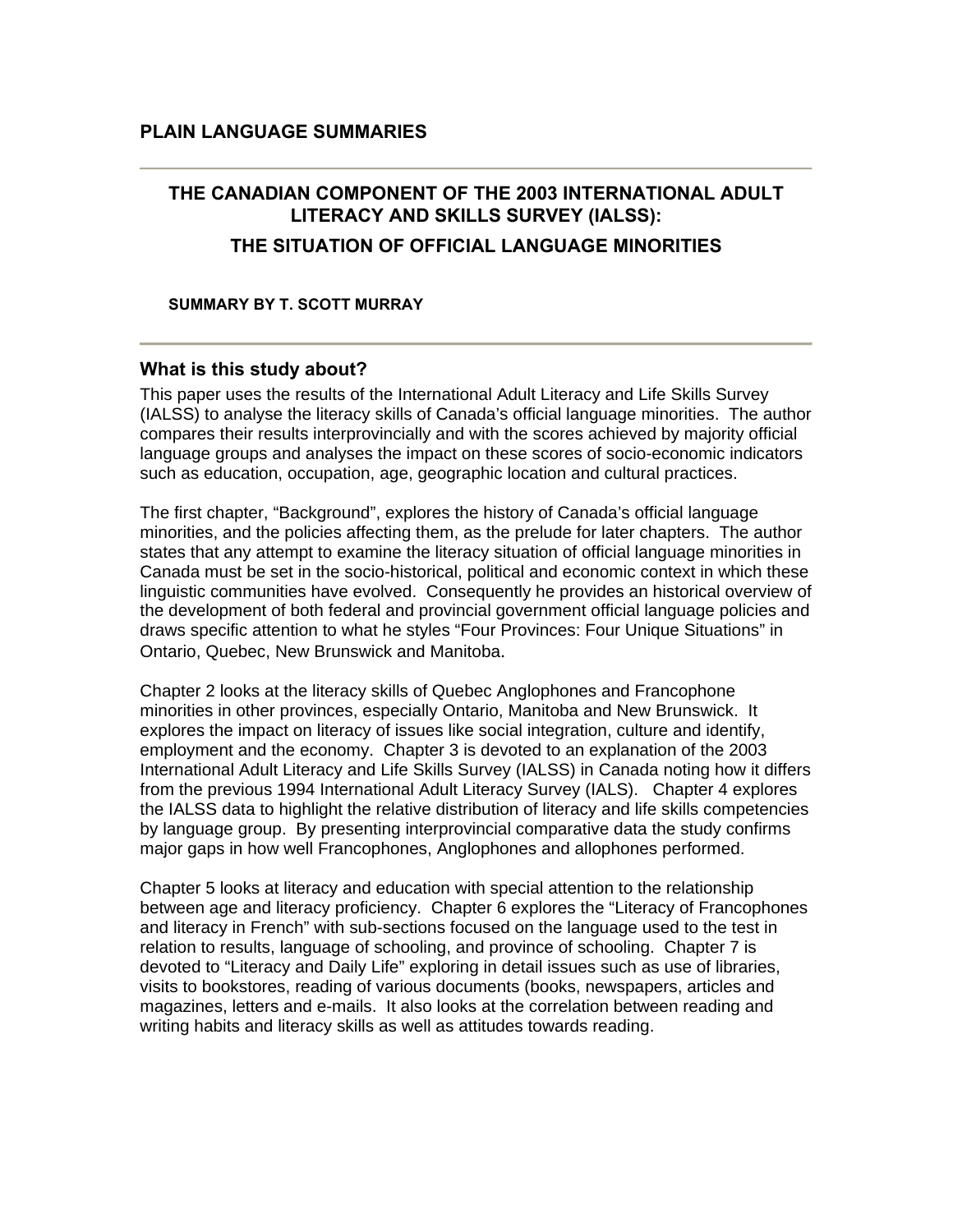Chapter 8 is devoted to official language minority participation in adult education and training including both formal and informal learning. Chapter 9 looks at the relationship between "Literacy and the Labour Market" exploring such issues as work related literacy practices; occupation and literacy performance levels; level of education required to perform work as part of a main job; and knowledge-oriented occupations. Chapter 10 provides an "explanation of performance differences between language groups" and it is followed by a "Conclusion" summarizing the key points raised by the author.

# **What are the questions addressed by the study?**

Jean-Pierre Corbeil says that he set about to accomplish the following objectives:

- Examine the literacy levels in French of Francophones living outside Quebec who chose to take the tests in English compared to those who took them in French;
- Analyse the effects of the language in which respondents read and write at home and at work, the language in which they watch television, etc.;
- Determine the literacy status of Quebec Anglophones and compare it to that of Anglophones in the other provinces and that of other minority groups;
- Determine the factors that contribute to the success and development of some groups living in a linguistic minority situation.

# **Why is this study important?**

This report sheds new light on the literacy of Canada's official language minorities using the results of two major surveys of literacy skill levels, the 1994 IALS and the 2003 IALSS. It also places these results in the historical framework required to understand the evolution of official language minority communities over time and the challenges that they have faced in terms of linguistic survival, both historically and contemporarily. The paper also links literacy to socio-economic outcomes presenting a clear portrait of the literacy and linguistic challenges these communities could face in the future.

## **What does the study conclude?**

The author's short historical overview effectively shows that Francophones, both in and outside of Quebec, have faced obstacles that explain their longstanding lag in literacy skills when compared to Anglophone Canadians. While the situation of Quebec Anglophones differs from one region of the Province to another, their average literacy proficiency level is generally higher than that those using French as their mother tongue.

Individuals with English as their mother tongue did much better in the different literacy and numeracy tests than those in the other language groups. Nevertheless Corbeil concludes that the literacy of Francophones has greatly improved over time due to major social and political changes like greater access to education and compulsory schooling to age 16. Consequently, he observes, the lower results of Francophones in the IALSS are largely the result of socio-historical and cultural factors. This does not mean, he adds, that problems of low literacy are non-existent among younger age groups.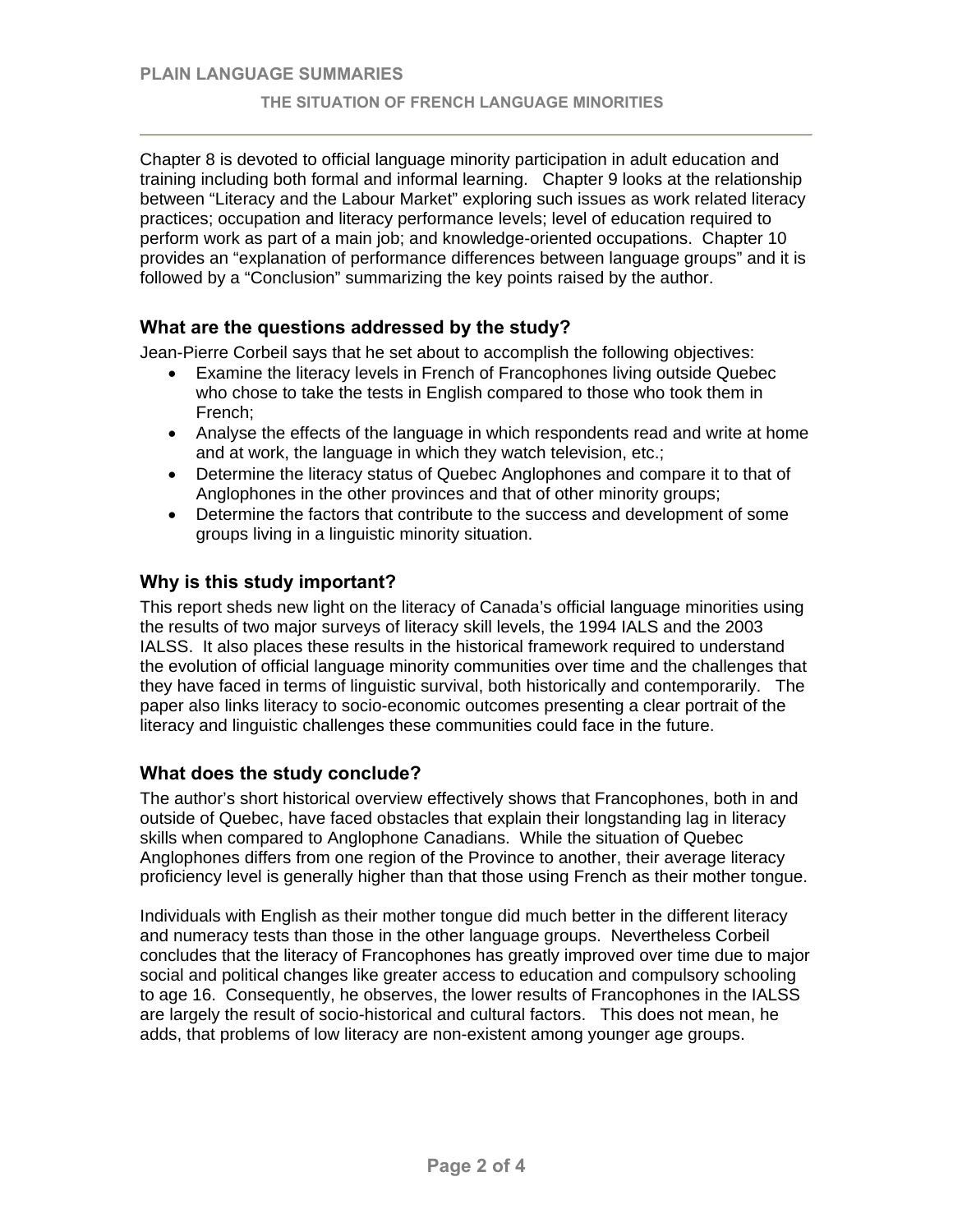The study reports that IALSS testing results for young Francophones aged 16 to 24 in New Brunswick and Ontario showed that nearly 45% of them scored below level 3 on the combined prose and document scale. (IALSS Level 3 is considered to be the standard required to function effectively in Canadian society.) In comparison, approximately 34% of young Anglo-Quebeckers in the same age group were below level 3, a result comparable to Francophone Quebeckers. The situation of Francophones aged 25 to 44 in New Brunswick was found to be even more problematic, since 18% of them were only able to place at level 1, the lowest level, a proportion much higher than the scores of Francophones of the same age group in the rest of Canada (11%).

In general Corbeil concluded that the differences in education attainment between Francophones and Anglophones largely explain the differences their results on IALSS tests. These differences are reflected in characteristics and practices that affect literacy proficiency levels. For example, apart from the Francophones in P.E.I., those in New Brunswick have the largest proportion of persons aged 15 and over who have not completed grade 9. That province also had the largest proportion of workers engaged in occupations in the primary sector, goods processing and manufacturing, which are occupations with the largest proportion of persons at level 1 on the literacy and numeracy scales. These sectors are the ones in which employees have the lowest frequency of using, reading or writing certain documents as part of their main jobs.

Generally, level of schooling and type of job held also determine the level of participation in adult education and training, and in structured and non-structured informal learning. In other words, more educated persons who hold a job using high literacy skills are also those who receive the most opportunities for on-the-job training from their employer.

According to Corbeil the IALSS results reveal that Francophones with the same education and income levels are less likely than Anglophones to have developed frequent reading and writing habits in daily life. As a result, they are also less inclined to visit a library or bookstore or to have a large number of books in the household. This finding is reflected in lower literacy levels among Francophones outside Quebec in comparison to their Anglophone counterparts as measured in the IALSS tests.

Lastly, the IALSS results exposed a twofold challenge for Francophone minorities outside Quebec and New Brunswick: literacy in French rather than in English. Corbeil notes that 63% Francophones in Ontario and 85% in Manitoba took the IALSS tests in English. He concluded that while most said they had a very good or good ability to speak or write French; English was their preferred written language. He concluded that despite definite progress in the education of Francophones, such a finding clearly points to the major challenge of developing and maintaining awareness of the written word in French for the survival of Francophone communities in a minority situation in the future.